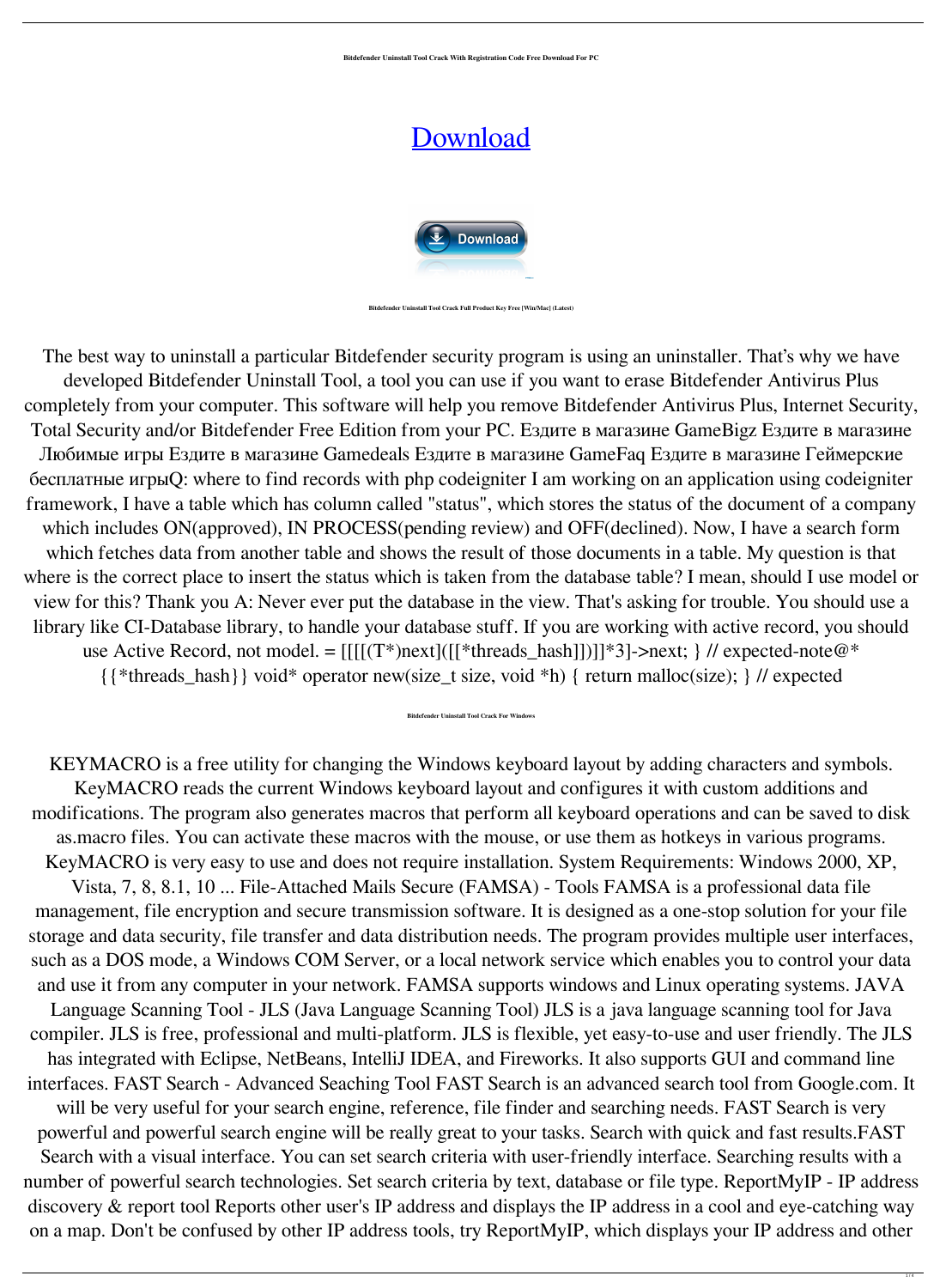user's IP addresses as a marker on a map. View the latest or all IP addresses that are currently online and report other IP addresses to other 77a5ca646e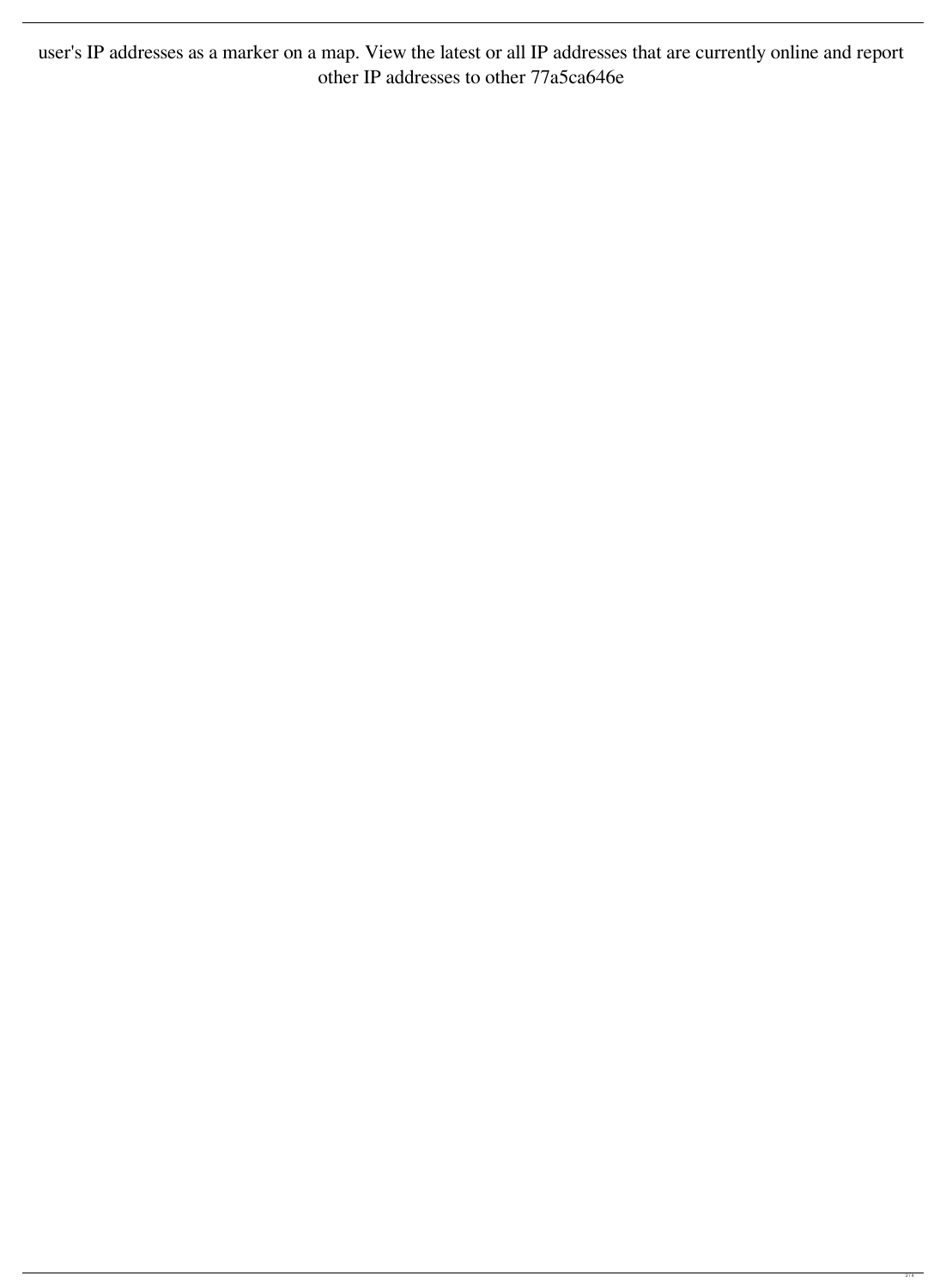This utility has an easy-to-use interface, it has no additional software to install and you can execute it on a number of platforms, including Windows 7, 8 and 8.1 and XP. Also, it works without any problems in the case of malware. Besides, it has a good number of useful options. You can remove an Antivirus Plus product from your computer in a single click. Bitdefender Uninstall Tool is easy to use, fast and it does exactly what it's supposed to. P.S. You can also view Bitdefender Antivirus 2011 (most current edition) removal guide for Bitdefender 2011. Bitdefender Antivirus Plus License Bitdefender Antivirus Plus License Bitdefender Antivirus Plus License Bitdefender Antivirus Plus License Bitdefender Antivirus Plus License Bitdefender Antivirus Plus License Bitdefender Antivirus Plus License Bitdefender Antivirus Plus License Bitdefender Antivirus Plus License Bitdefender Antivirus Plus License Bitdefender Antivirus Plus License Bitdefender Antivirus Plus License Bitdefender Antivirus Plus License Bitdefender Antivirus Plus License Bitdefender Antivirus Plus License Bitdefender Antivirus Plus License Bitdefender Antivirus Plus License Bitdefender Antivirus Plus License Bitdefender Antivirus Plus License Bitdefender Antivirus Plus License Bitdefender Antivirus Plus License Bitdefender Antivirus Plus License Bitdefender Antivirus Plus License Bitdefender Antivirus Plus License Bitdefender Antivirus Plus License Bitdefender Antivirus Plus License Bitdefender Antivirus Plus License Bitdefender Antivirus Plus License Bitdefender Antivirus Plus License Bitdefender Antivirus Plus License Bitdefender Antivirus Plus License Bitdefender Antivirus Plus License Bitdefender Antivirus Plus License Bitdefender Antivirus Plus License Bitdefender Antivirus Plus License Bitdefender Antivirus Plus License Bitdefender Antivirus Plus License Bitdefender Ant

**What's New In Bitdefender Uninstall Tool?**

Bitdefender Uninstall Tool is a removal utility for products issued by Bitdefender. This approach is recommendable especially when you are confronted with the impossibility to uninstall a Bitdefender program from the Control Panel. Download Bitdefender Uninstall Tool 14. How to delete Bitdefender Internet Security 2011 from a Windows computerHow to delete Bitdefender Internet Security 2011 from a Windows computer If you are getting pop-ups about installing "security products" that you don't have, and you want to remove Bitdefender from your PC. This guide will help you complete this task. 03 Dec 2016 07:26:50 NZSTBitdefender Uninstall Tool is a removal utility for products issued by Bitdefender. This approach is recommendable especially when you are confronted with the impossibility to uninstall a Bitdefender program from the Control Panel. 18 Jul 2016 04:26:50 NZSTBitdefender Uninstall Tool is a removal utility for products issued by Bitdefender. This approach is recommendable especially when you are confronted with the impossibility to uninstall a Bitdefender program from the Control Panel. 23 Sep 2016 06:43:24 NZSTBitdefender Uninstall Tool is a removal utility for products issued by Bitdefender. This approach is recommendable especially when you are confronted with the